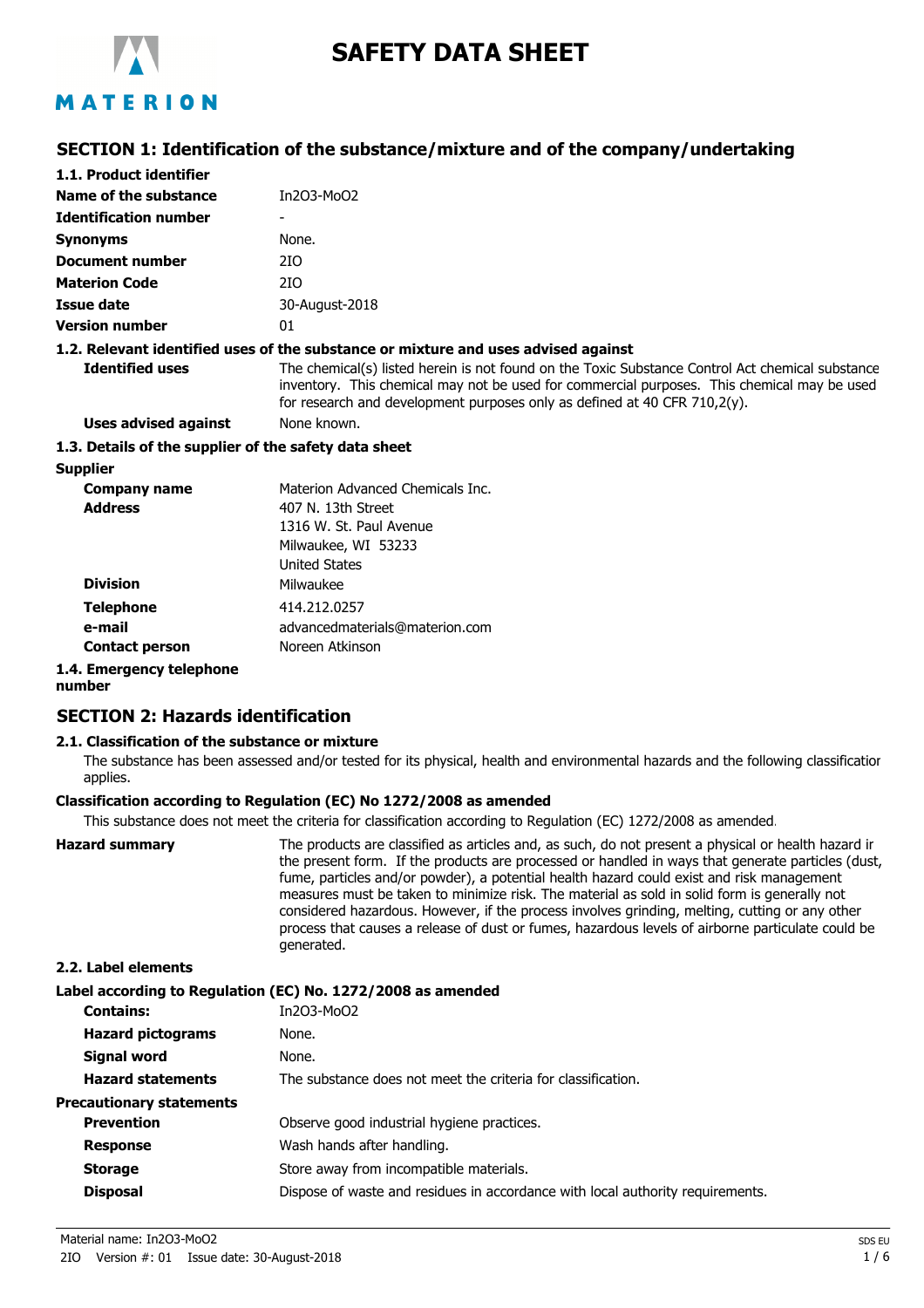100 % of the mixture consists of component(s) of unknown acute oral toxicity. 100 % of the mixture consists of component(s) of unknown acute dermal toxicity. 100 % of the mixture consists of component(s) of unknown acute hazards to the aquatic environment. 100 % of the mixture consists of component(s) of unknown long-term hazards to the aquatic environment. For further information, please contact the Product Stewardship Department at +1.800.862.4118. **2.3. Other hazards** Not a PBT or vPvB substance or mixture.

## **SECTION 3: Composition/information on ingredients**

#### **3.1. Substances**

## **General information**

| <b>Chemical name</b>   | $\frac{0}{0}$ | No. | CAS-No. / EC REACH Registration No. INDEX No. |                          | <b>Notes</b> |
|------------------------|---------------|-----|-----------------------------------------------|--------------------------|--------------|
| $In 2O3-MoO2$          | 100           |     | -                                             | $\overline{\phantom{0}}$ |              |
| <b>Classification:</b> | $\sim$        |     |                                               |                          |              |

#### **List of abbreviations and symbols that may be used above**

#: This substance has been assigned Union workplace exposure limit(s).

M: M-factor

PBT: persistent, bioaccumulative and toxic substance.

vPvB: very persistent and very bioaccumulative substance.

All concentrations are in percent by weight unless ingredient is a gas. Gas concentrations are in percent by volume.

#### **SECTION 4: First aid measures**

| <b>General information</b>                                                               | Ensure that medical personnel are aware of the material(s) involved, and take precautions to<br>protect themselves. |  |  |
|------------------------------------------------------------------------------------------|---------------------------------------------------------------------------------------------------------------------|--|--|
| 4.1. Description of first aid measures                                                   |                                                                                                                     |  |  |
| <b>Inhalation</b>                                                                        | Move into fresh air and keep at rest. Get medical attention if any discomfort continues.                            |  |  |
| <b>Skin contact</b>                                                                      | Wash skin thoroughly with soap and water. Obtain medical help for persistent irritation.                            |  |  |
| Eye contact                                                                              | Flush thoroughly with water. If irritation occurs, get medical assistance.                                          |  |  |
| <b>Ingestion</b>                                                                         | Rinse mouth thoroughly. Seek medical advice.                                                                        |  |  |
| 4.2. Most important<br>symptoms and effects, both<br>acute and delayed                   | Exposure may cause temporary irritation, redness, or discomfort.                                                    |  |  |
| 4.3. Indication of any<br>immediate medical attention<br>and special treatment<br>needed | Treat symptomatically.                                                                                              |  |  |
| <b>SECTION 5: Firefighting measures</b>                                                  |                                                                                                                     |  |  |
| <b>General fire hazards</b>                                                              | No unusual fire or explosion hazards noted.                                                                         |  |  |
| 5.1. Extinguishing media                                                                 |                                                                                                                     |  |  |
| <b>Suitable extinguishing</b><br>media                                                   | Water fog. Foam. Dry chemical powder. Carbon dioxide (CO2).                                                         |  |  |
| <b>Unsuitable extinguishing</b><br>media                                                 | Do not use water jet as an extinguisher, as this will spread the fire.                                              |  |  |
| 5.2. Special hazards arising<br>from the substance or<br>mixture                         | During fire, gases hazardous to health may be formed.                                                               |  |  |
| 5.3. Advice for firefighters                                                             |                                                                                                                     |  |  |
| <b>Special protective</b><br>equipment for<br>firefighters                               | Self-contained breathing apparatus and full protective clothing must be worn in case of fire.                       |  |  |
| <b>Special firefighting</b><br>procedures                                                | Firefighters should wear full protective gear. Use water spray to cool unopened containers.                         |  |  |
| <b>Specific methods</b>                                                                  | Use standard firefighting procedures and consider the hazards of other involved materials.                          |  |  |
| <b>SECTION 6: Accidental release measures</b>                                            |                                                                                                                     |  |  |

#### **6.1. Personal precautions, protective equipment and emergency procedures**

| For non-emergency<br>personnel | Keep unnecessary personnel away. For personal protection, see section 8 of the SDS. In solid form<br>this material poses no special clean-up problems. |
|--------------------------------|--------------------------------------------------------------------------------------------------------------------------------------------------------|
| For emergency<br>responders    | Keep unnecessary personnel away. Use personal protection recommended in Section 8 of the SDS.                                                          |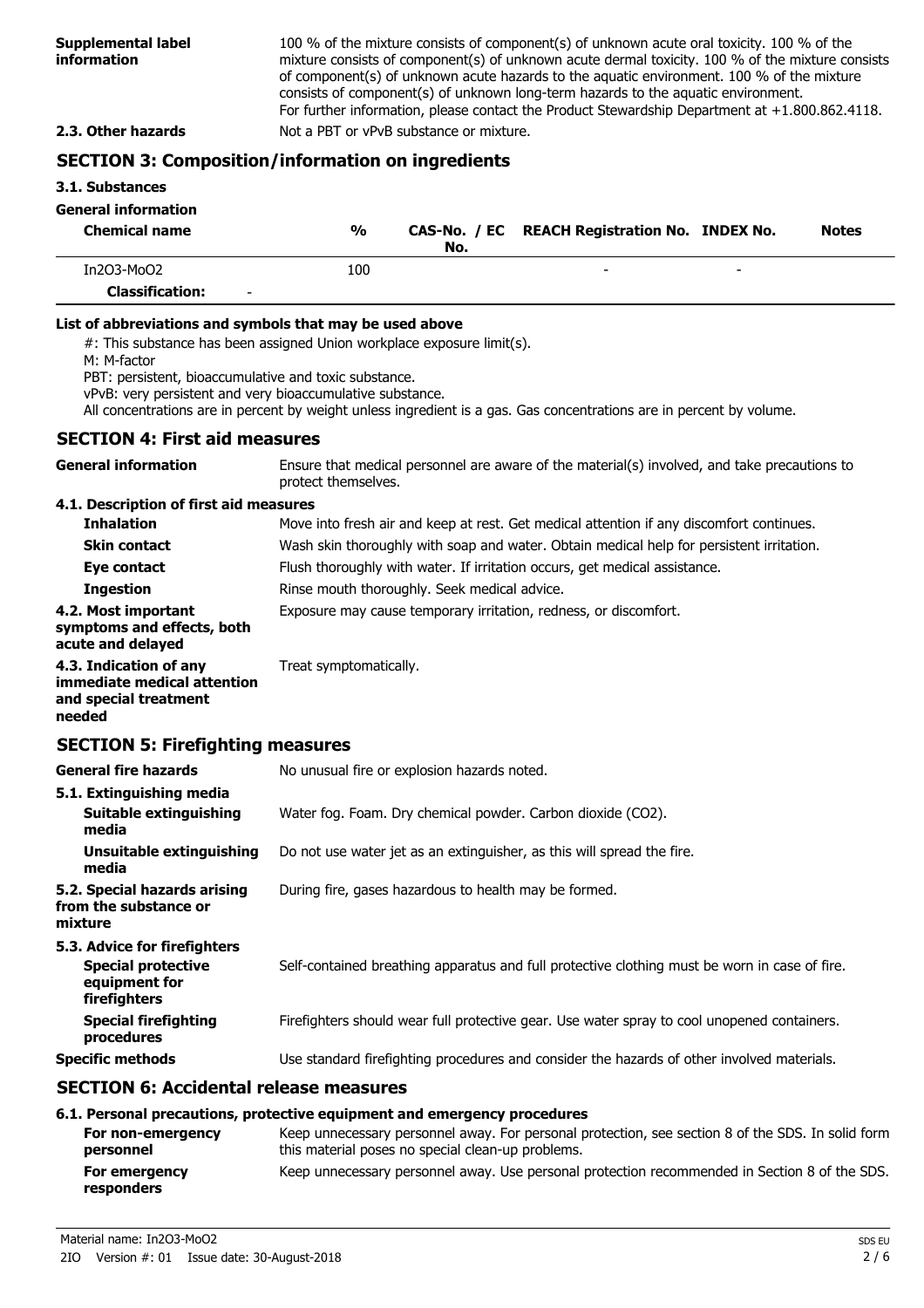| 6.2. Environmental<br>precautions   | Avoid discharge into drains, water courses or onto the ground.                                                                       |
|-------------------------------------|--------------------------------------------------------------------------------------------------------------------------------------|
| containment and cleaning up         | 6.3. Methods and material for Stop the flow of material, if this is without risk. Following product recovery, flush area with water. |
| 6.4. Reference to other<br>sections | For personal protection, see section 8 of the SDS. For waste disposal, see section 13 of the SDS.                                    |

## **SECTION 7: Handling and storage**

| 7.1. Precautions for safe<br>handling                                          | Avoid contact with eyes, skin, and clothing.                                                                       |
|--------------------------------------------------------------------------------|--------------------------------------------------------------------------------------------------------------------|
| 7.2. Conditions for safe<br>storage, including any<br><i>incompatibilities</i> | Store in original tightly closed container. Store away from incompatible materials (see Section 10 of<br>the SDS). |
| 7.3. Specific end use(s)                                                       | Not available.                                                                                                     |

## **SECTION 8: Exposure controls/personal protection**

| 8.1. Control parameters                              |                                                                                                                                                                                                                                                                                                                                                                                                        |
|------------------------------------------------------|--------------------------------------------------------------------------------------------------------------------------------------------------------------------------------------------------------------------------------------------------------------------------------------------------------------------------------------------------------------------------------------------------------|
| <b>Occupational exposure limits</b>                  | No exposure limits noted for ingredient(s).                                                                                                                                                                                                                                                                                                                                                            |
| <b>Biological limit values</b>                       | No biological exposure limits noted for the ingredient(s).                                                                                                                                                                                                                                                                                                                                             |
| <b>Recommended monitoring</b><br>procedures          | Follow standard monitoring procedures.                                                                                                                                                                                                                                                                                                                                                                 |
| Derived no effect levels<br>(DNELs)                  | Not available.                                                                                                                                                                                                                                                                                                                                                                                         |
| <b>Predicted no effect</b><br>concentrations (PNECs) | Not available.                                                                                                                                                                                                                                                                                                                                                                                         |
| 8.2. Exposure controls                               |                                                                                                                                                                                                                                                                                                                                                                                                        |
| <b>Appropriate engineering</b><br>controls           | Good general ventilation (typically 10 air changes per hour) should be used. Ventilation rates should<br>be matched to conditions. If applicable, use process enclosures, local exhaust ventilation, or other<br>engineering controls to maintain airborne levels below recommended exposure limits. If exposure<br>limits have not been established, maintain airborne levels to an acceptable level. |
|                                                      | Individual protection measures, such as personal protective equipment                                                                                                                                                                                                                                                                                                                                  |
| <b>General information</b>                           | Personal protection equipment should be chosen according to the CEN standards and in discussion<br>with the supplier of the personal protective equipment.                                                                                                                                                                                                                                             |
| Eye/face protection                                  | Wear safety glasses with side shields (or goggles).                                                                                                                                                                                                                                                                                                                                                    |
| <b>Skin protection</b>                               |                                                                                                                                                                                                                                                                                                                                                                                                        |
| - Hand protection                                    | Wear appropriate chemical resistant gloves.                                                                                                                                                                                                                                                                                                                                                            |
| - Other                                              | Wear suitable protective clothing.                                                                                                                                                                                                                                                                                                                                                                     |
| <b>Respiratory protection</b>                        | In case of insufficient ventilation, wear suitable respiratory equipment.                                                                                                                                                                                                                                                                                                                              |
| <b>Thermal hazards</b>                               | Wear appropriate thermal protective clothing, when necessary.                                                                                                                                                                                                                                                                                                                                          |
| <b>Hygiene measures</b>                              | Always observe good personal hygiene measures, such as washing after handling the material and<br>before eating, drinking, and/or smoking. Routinely wash work clothing and protective equipment to<br>remove contaminants.                                                                                                                                                                            |
| <b>Environmental exposure</b><br>controls            | Environmental manager must be informed of all major releases.                                                                                                                                                                                                                                                                                                                                          |

## **SECTION 9: Physical and chemical properties**

## **9.1. Information on basic physical and chemical properties**

| <b>Appearance</b>                          |                |
|--------------------------------------------|----------------|
| <b>Physical state</b>                      | Solid.         |
| Form                                       | Solid.         |
| Colour                                     | Not available. |
| Odour                                      | Not available. |
| <b>Odour threshold</b>                     | Not available. |
| рH                                         | Not available. |
| <b>Melting point/freezing point</b>        | Not available. |
| Initial boiling point and<br>boiling range | Not available. |
| Flash point                                | Not available. |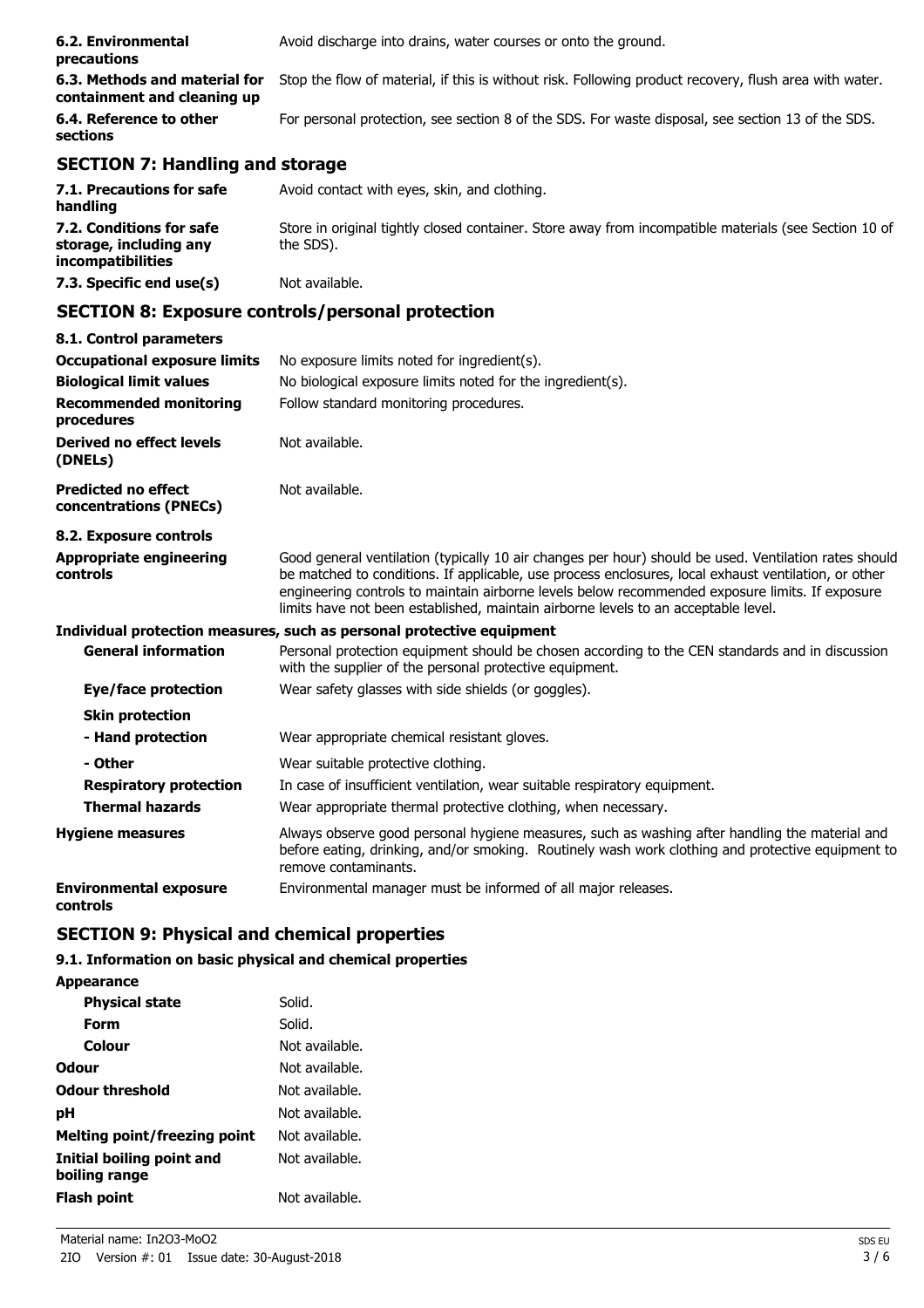| <b>Evaporation rate</b>                           | Not available.                                |
|---------------------------------------------------|-----------------------------------------------|
| Flammability (solid, gas)                         | Not available.                                |
| Upper/lower flammability or explosive limits      |                                               |
| Flammability limit - lower Not available.<br>(%)  |                                               |
| <b>Flammability limit -</b><br>upper $(\%)$       | Not available.                                |
| Vapour pressure                                   | Not available.                                |
| <b>Vapour density</b>                             | Not available.                                |
| <b>Relative density</b>                           | Not available.                                |
| Solubility(ies)                                   |                                               |
| Solubility (water)                                | Not available.                                |
| <b>Partition coefficient</b><br>(n-octanol/water) | Not available.                                |
| <b>Auto-ignition temperature</b>                  | Not available.                                |
| <b>Decomposition temperature</b>                  | Not available.                                |
| <b>Viscosity</b>                                  | Not available.                                |
| <b>Explosive properties</b>                       | Not explosive.                                |
| <b>Oxidising properties</b>                       | Not oxidising.                                |
| 9.2. Other information                            | No relevant additional information available. |

# **SECTION 10: Stability and reactivity**

| 10.1. Reactivity                            | The product is stable and non-reactive under normal conditions of use, storage and transport |
|---------------------------------------------|----------------------------------------------------------------------------------------------|
| 10.2. Chemical stability                    | Material is stable under normal conditions.                                                  |
| 10.3. Possibility of hazardous<br>reactions | No dangerous reaction known under conditions of normal use.                                  |
| 10.4. Conditions to avoid                   | Contact with incompatible materials.                                                         |
| 10.5. Incompatible materials                | Strong oxidising agents.                                                                     |
| 10.6. Hazardous<br>decomposition products   | No hazardous decomposition products are known.                                               |

## **SECTION 11: Toxicological information**

| <b>General information</b>                          | Occupational exposure to the substance or mixture may cause adverse effects.                                           |
|-----------------------------------------------------|------------------------------------------------------------------------------------------------------------------------|
| <b>Information on likely routes of exposure</b>     |                                                                                                                        |
| <b>Inhalation</b>                                   | No adverse effects due to inhalation are expected.                                                                     |
| <b>Skin contact</b>                                 | No adverse effects due to skin contact are expected.                                                                   |
| Eye contact                                         | Direct contact with eyes may cause temporary irritation.                                                               |
| <b>Ingestion</b>                                    | May cause discomfort if swallowed. However, ingestion is not likely to be a primary route of<br>occupational exposure. |
| <b>Symptoms</b>                                     | Exposure may cause temporary irritation, redness, or discomfort.                                                       |
| 11.1. Information on toxicological effects          |                                                                                                                        |
| <b>Acute toxicity</b>                               | Not known.                                                                                                             |
| <b>Skin corrosion/irritation</b>                    | Due to partial or complete lack of data the classification is not possible.                                            |
| Serious eye damage/eye<br>irritation                | Due to partial or complete lack of data the classification is not possible.                                            |
| <b>Respiratory sensitisation</b>                    | Due to partial or complete lack of data the classification is not possible.                                            |
| <b>Skin sensitisation</b>                           | Due to partial or complete lack of data the classification is not possible.                                            |
| <b>Germ cell mutagenicity</b>                       | Due to partial or complete lack of data the classification is not possible.                                            |
| <b>Carcinogenicity</b>                              | Due to partial or complete lack of data the classification is not possible.                                            |
| at work (as amended)                                | Hungary. 26/2000 EüM Ordinance on protection against and preventing risk relating to exposure to carcinogens           |
| Not listed.                                         |                                                                                                                        |
| <b>Reproductive toxicity</b>                        | Due to partial or complete lack of data the classification is not possible.                                            |
| Specific target organ toxicity<br>- single exposure | Due to partial or complete lack of data the classification is not possible.                                            |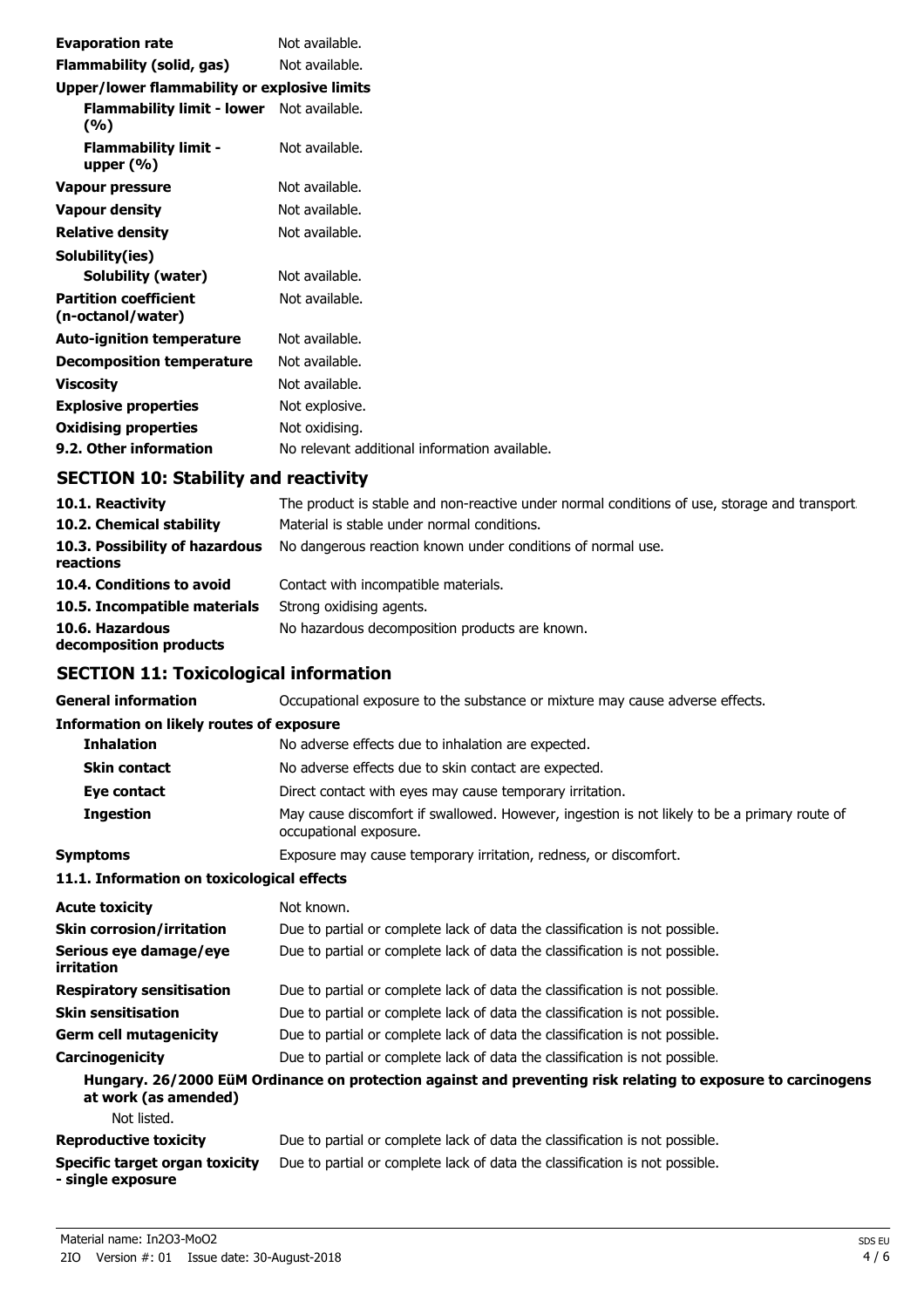| Specific target organ toxicity<br>- repeated exposure     | Due to partial or complete lack of data the classification is not possible.                                              |  |
|-----------------------------------------------------------|--------------------------------------------------------------------------------------------------------------------------|--|
| <b>Aspiration hazard</b>                                  | Due to partial or complete lack of data the classification is not possible.                                              |  |
| Mixture versus substance<br><i>information</i>            | No information available.                                                                                                |  |
| <b>Other information</b>                                  | Not available.                                                                                                           |  |
| <b>SECTION 12: Ecological information</b>                 |                                                                                                                          |  |
| 12.1. Toxicity                                            | Due to partial or complete lack of data the classification for hazardous to the aguatic environment,<br>is not possible. |  |
| 12.2. Persistence and<br>degradability                    |                                                                                                                          |  |
| 12.3. Bioaccumulative<br>potential                        | No data available.                                                                                                       |  |
| <b>Partition coefficient</b><br>n-octanol/water (log Kow) | Not available.                                                                                                           |  |
| <b>Bioconcentration factor (BCF)</b>                      | Not available.                                                                                                           |  |
| 12.4. Mobility in soil                                    | No data available.                                                                                                       |  |
| 12.5. Results of PBT                                      | Not a PBT or vPvB substance or mixture.                                                                                  |  |

## **12.6. Other adverse effects** No other adverse environmental effects (e.g. ozone depletion, photochemical ozone creation potential, endocrine disruption, global warming potential) are expected from this component.

## **SECTION 13: Disposal considerations**

#### **13.1. Waste treatment methods**

| <b>Residual waste</b>                  | Dispose of in accordance with local regulations. Empty containers or liners may retain some product<br>residues. This material and its container must be disposed of in a safe manner (see: Disposal<br>instructions). |
|----------------------------------------|------------------------------------------------------------------------------------------------------------------------------------------------------------------------------------------------------------------------|
| <b>Contaminated packaging</b>          | Since emptied containers may retain product residue, follow label warnings even after container is<br>emptied. Empty containers should be taken to an approved waste handling site for recycling or<br>disposal.       |
| <b>EU waste code</b>                   | The Waste code should be assigned in discussion between the user, the producer and the waste<br>disposal company.                                                                                                      |
| <b>Disposal</b><br>methods/information | Collect and reclaim or dispose in sealed containers at licensed waste disposal site.                                                                                                                                   |
| <b>Special precautions</b>             | Dispose in accordance with all applicable regulations.                                                                                                                                                                 |
|                                        |                                                                                                                                                                                                                        |

## **SECTION 14: Transport information**

#### **ADR**

**and vPvB assessment**

14.1. - 14.6.: Not regulated as dangerous goods.

#### **RID**

14.1. - 14.6.: Not regulated as dangerous goods.

#### **ADN**

14.1. - 14.6.: Not regulated as dangerous goods.

## **IATA**

14.1. - 14.6.: Not regulated as dangerous goods.

## **IMDG**

14.1. - 14.6.: Not regulated as dangerous goods.

## **SECTION 15: Regulatory information**

## **15.1. Safety, health and environmental regulations/legislation specific for the substance or mixture**

## **EU regulations**

**Regulation (EC) No. 1005/2009 on substances that deplete the ozone layer, Annex I and II, as amended** Not listed.

**Regulation (EC) No. 850/2004 On persistent organic pollutants, Annex I as amended** Not listed.

**Regulation (EU) No. 649/2012 concerning the export and import of dangerous chemicals, Annex I, Part 1 as amended**

Not listed.